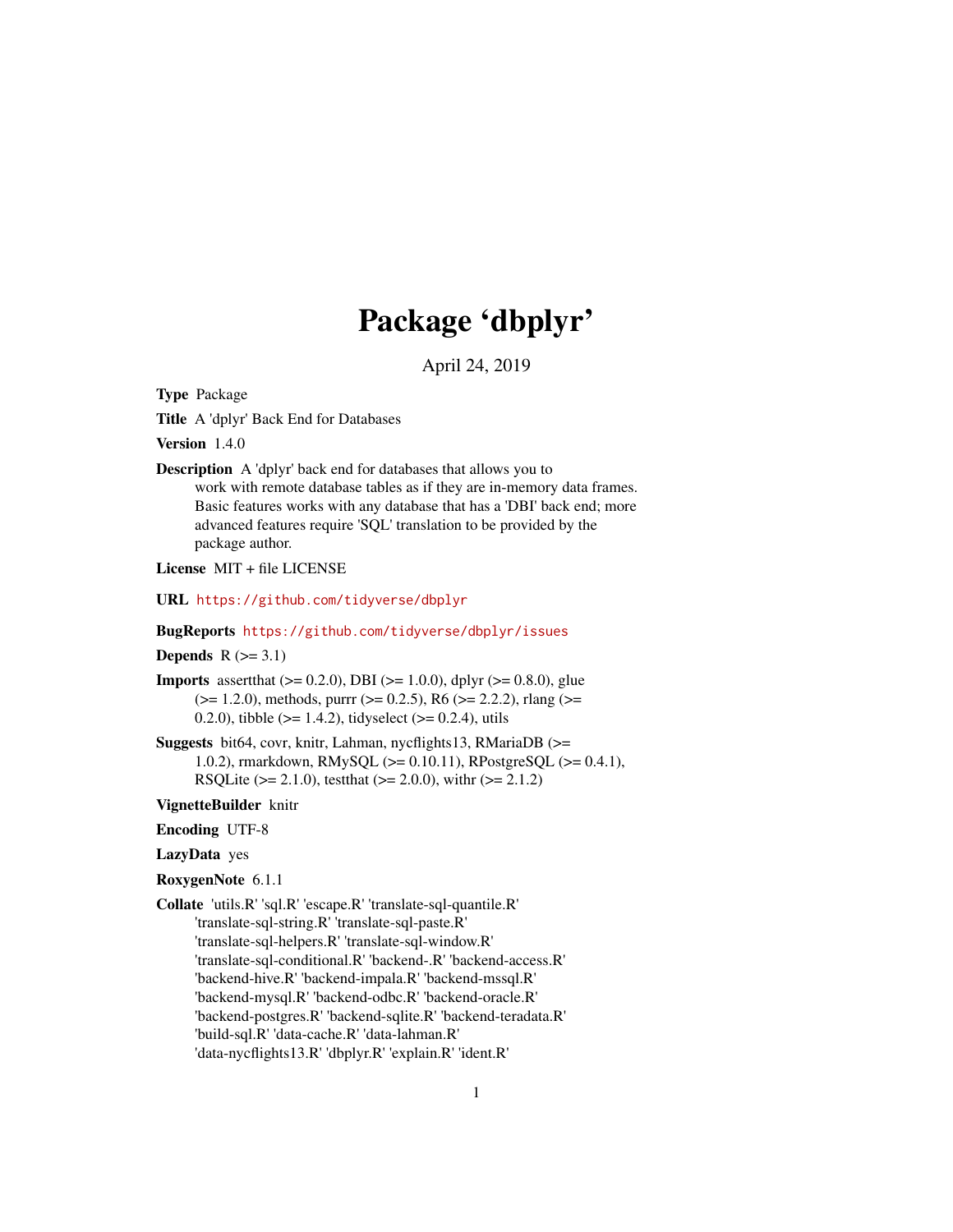<span id="page-1-0"></span>'lazy-ops.R' 'memdb.R' 'partial-eval.R' 'query-join.R' 'query-select.R' 'query-semi-join.R' 'query-set-op.R' 'query.R' 'remote.R' 'schema.R' 'simulate.R' 'sql-build.R' 'sql-expr.R' 'src-sql.R' 'src\_dbi.R' 'tbl-lazy.R' 'tbl-sql.R' 'test-frame.R' 'testthat.R' 'translate-sql-clause.R' 'translate-sql.R' 'utils-format.R' 'verb-arrange.R' 'verb-compute.R' 'verb-copy-to.R' 'verb-distinct.R' 'verb-do-query.R' 'verb-do.R' 'verb-filter.R' 'verb-group\_by.R' 'verb-head.R' 'verb-joins.R' 'verb-mutate.R' 'verb-pull.R' 'verb-select.R' 'verb-set-ops.R' 'verb-summarise.R' 'verb-window.R' 'zzz.R'

### NeedsCompilation no

Author Hadley Wickham [aut, cre], Edgar Ruiz [aut], RStudio [cph, fnd]

Maintainer Hadley Wickham <hadley@rstudio.com>

Repository CRAN

Date/Publication 2019-04-23 22:40:11 UTC

# R topics documented:

|  | $\overline{3}$ |
|--|----------------|
|  | $\overline{4}$ |
|  | - 6            |
|  | - 6            |
|  |                |
|  |                |
|  | $\overline{9}$ |
|  |                |
|  |                |
|  |                |
|  |                |
|  |                |
|  |                |
|  |                |

# **Index** 2008 **[19](#page-18-0)99**

arrange.tbl\_lazy *Arrange rows by variables in a remote database table*

# Description

Order rows of database tables by an expression involving its variables.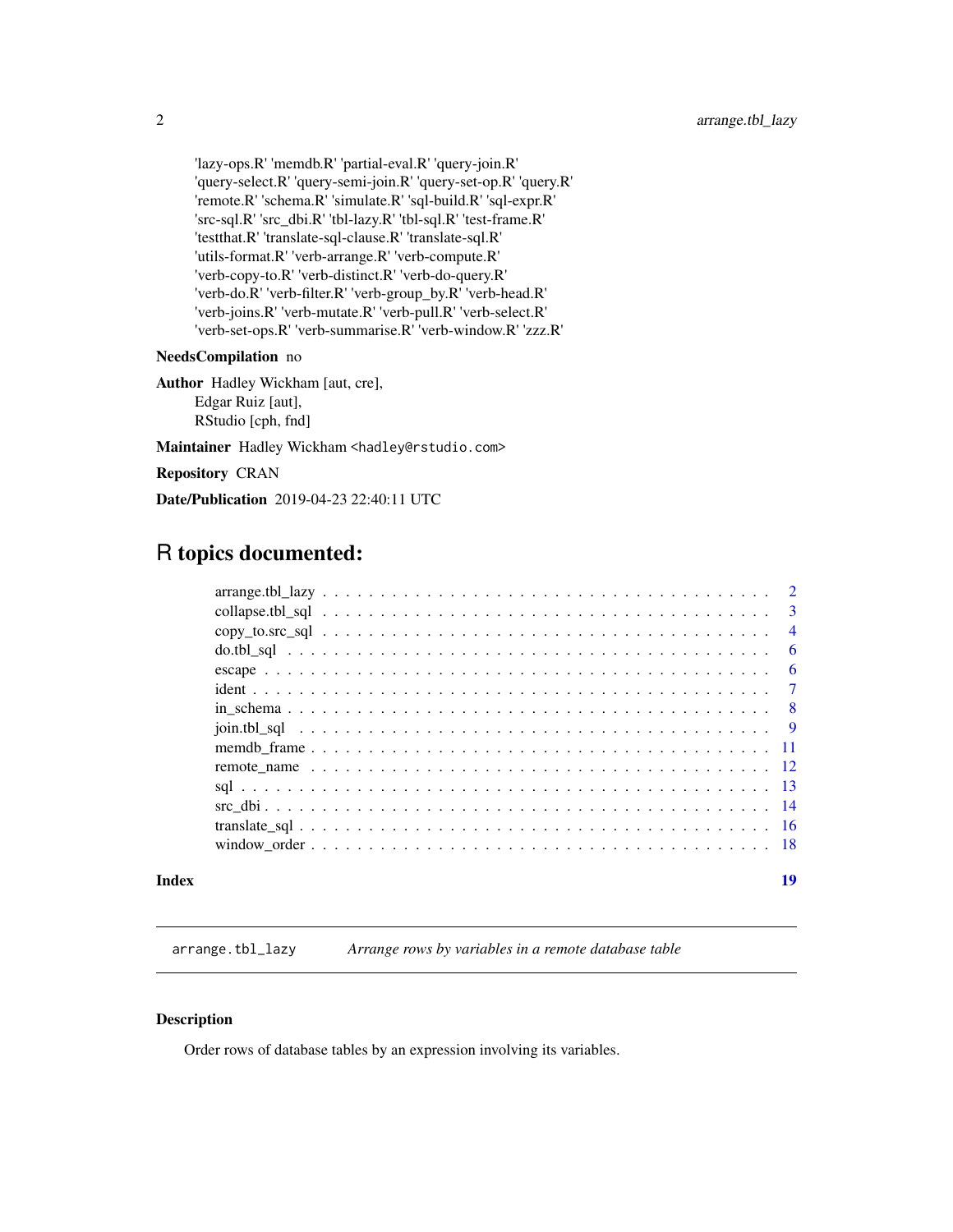# <span id="page-2-0"></span>collapse.tbl\_sql 3

# Usage

```
## S3 method for class 'tbl_lazy'
arrange(.data, ..., .by_group = FALSE)
```
# Arguments

| .data      | A tbl. All main verbs are S3 generics and provide methods for $\text{tbl}_d(f)$ ,<br>$dtplyr::tbl_dt()$ and $dbplyr::tbl_dbi()$ .                 |
|------------|---------------------------------------------------------------------------------------------------------------------------------------------------|
| $\ddots$ . | Comma separated list of unquoted variable names, or expressions involving vari-<br>able names. Use desc() to sort a variable in descending order. |
| .by_group  | If TRUE, will sort first by grouping variable. Applies to grouped data frames<br>only.                                                            |

# Value

An object of the same class as .data.

# Missing values

Compared to its sorting behavior on local data, the [arrange\(\)](#page-0-0) method for most database tables sorts NA at the beginning unless wrapped with [desc\(\)](#page-0-0). Users can override this behaviour by explicitly sorting on is.na(x).

# Examples

```
library(dplyr)
dbplyr::memdb_frame(a = c(3, 4, 1, 2)) %>%
  arrange(a)
# NA sorted first
dbplyr::memdb_frame(a = c(3, 4, NA, 2)) %>%
  arrange(a)
# override by sorting on is.na() first
dbplyr::memdb_frame(a = c(3, 4, NA, 2)) %>%
  arrange(is.na(a), a)
```
collapse.tbl\_sql *Force computation of query*

# Description

collapse() creates a subquery; compute() stores the results in a remote table; collect() downloads the results into the current R session.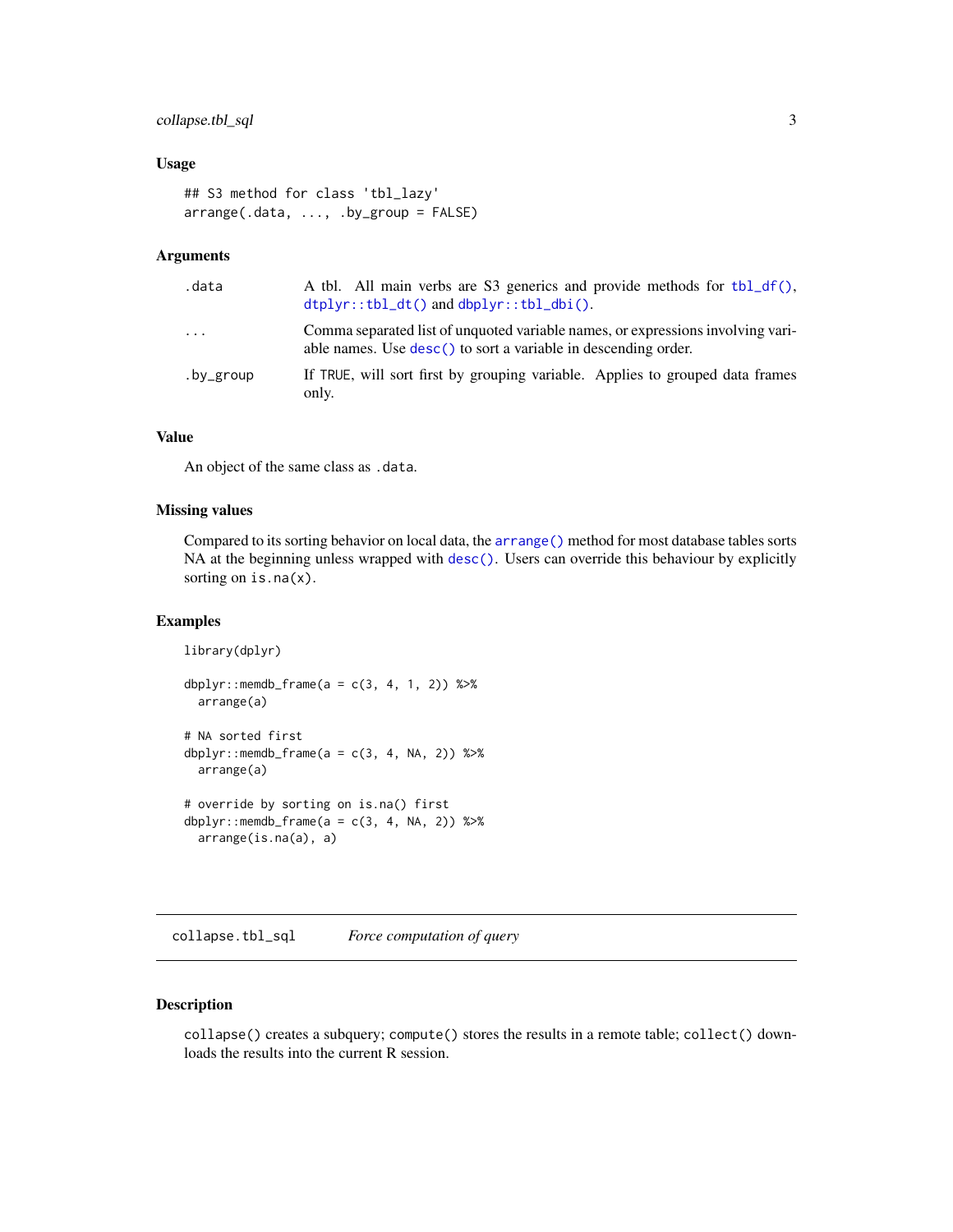### Usage

```
## S3 method for class 'tbl_sql'
\text{collapse}(x, \ldots)## S3 method for class 'tbl_sql'
compute(x, name = unique_table_name(),
  temporary = TRUE, unique_indexes = list(), indexes = list(),
  analyze = TRUE, ...)
## S3 method for class 'tbl_sql'
collect(x, ..., n = Inf, warn_incomplete = TRUE)
```
### Arguments

| $\mathsf{x}$    | A tbl_sql                                                                                                                                                                   |
|-----------------|-----------------------------------------------------------------------------------------------------------------------------------------------------------------------------|
| $\ddots$        | other parameters passed to methods.                                                                                                                                         |
| name            | Table name in remote database.                                                                                                                                              |
| temporary       | Should the table be temporary (TRUE, the default) or persistent (FALSE')?                                                                                                   |
|                 | unique_indexes a list of character vectors. Each element of the list will create a new unique<br>index over the specified column(s). Duplicate rows will result in failure. |
| indexes         | a list of character vectors. Each element of the list will create a new index.                                                                                              |
| analyze         | if TRUE (the default), will automatically ANALYZE the new table so that the<br>query optimiser has useful information.                                                      |
| n               | Number of rows to fetch. Defaults to Inf, meaning all rows.                                                                                                                 |
| warn_incomplete |                                                                                                                                                                             |
|                 | Warn if n is less than the number of result rows?                                                                                                                           |

copy\_to.src\_sql *Copy a local data frame to a DBI backend.*

# Description

This [copy\\_to\(\)](#page-0-0) method works for all DBI sources. It is useful for copying small amounts of data to a database for examples, experiments, and joins. By default, it creates temporary tables which are typically only visible to the current connection to the database.

#### Usage

```
## S3 method for class 'src_sql'
copy_to(dest, df, name = deparse(substitute(df)),
 overwrite = FALSE, types = NULL, temporary = TRUE,
  unique\_indexes = NULL, indexes = NULL, andize = TRUE, ...)
```
<span id="page-3-0"></span>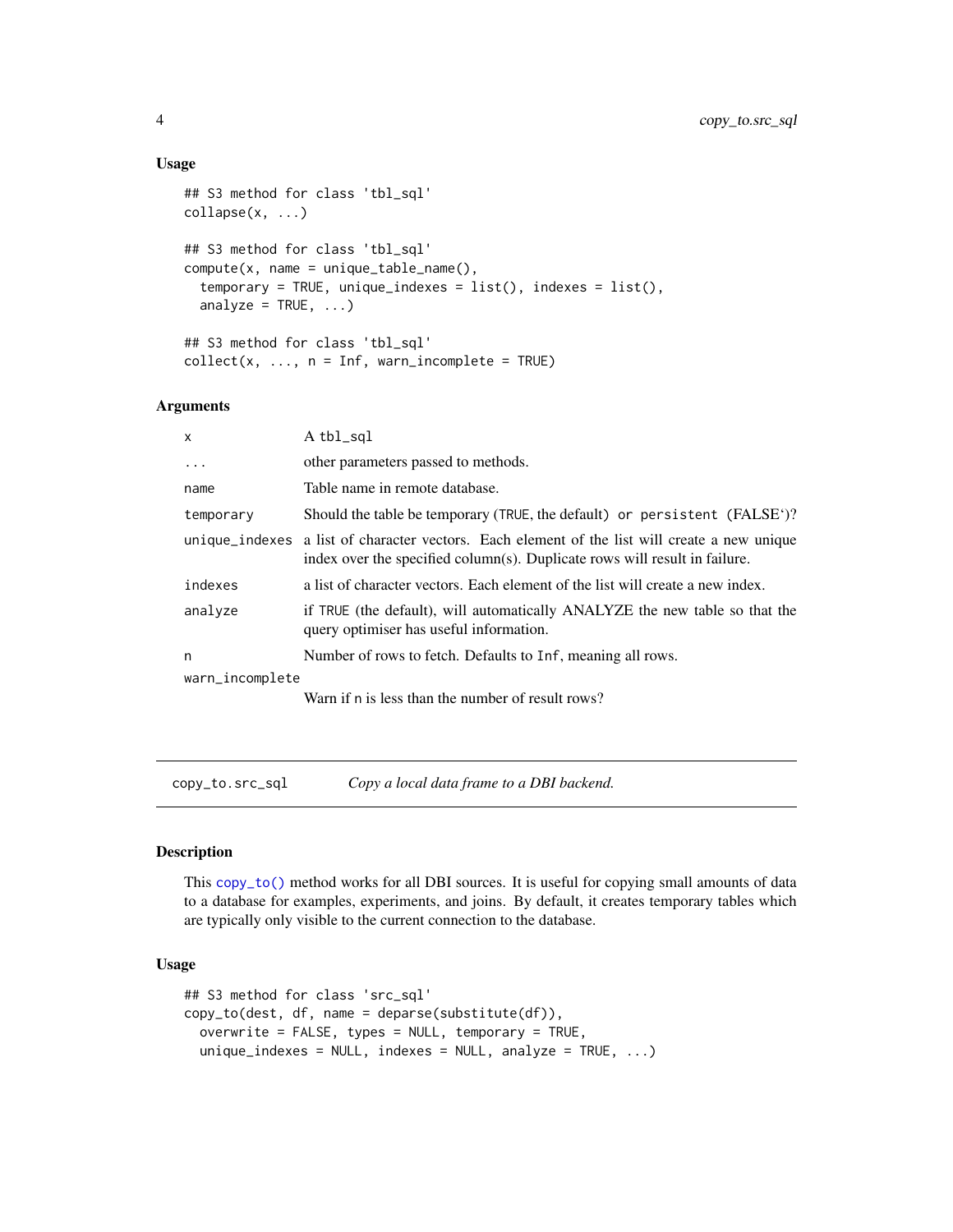# <span id="page-4-0"></span>Arguments

| dest      | remote data source                                                                                                                                                                                                             |
|-----------|--------------------------------------------------------------------------------------------------------------------------------------------------------------------------------------------------------------------------------|
| df        | A local data frame, a tbl_sql from same source, or a tbl_sql from another<br>source. If from another source, all data must transition through R in one pass,<br>so it is only suitable for transferring small amounts of data. |
| name      | name for new remote table.                                                                                                                                                                                                     |
| overwrite | If TRUE, will overwrite an existing table with name name. If FALSE, will throw<br>an error if name already exists.                                                                                                             |
| types     | a character vector giving variable types to use for the columns. See http://<br>www.sqlite.org/datatype3.html for available types.                                                                                             |
| temporary | if TRUE, will create a temporary table that is local to this connection and will be<br>automatically deleted when the connection expires                                                                                       |
|           | unique_indexes a list of character vectors. Each element of the list will create a new unique<br>index over the specified column(s). Duplicate rows will result in failure.                                                    |
| indexes   | a list of character vectors. Each element of the list will create a new index.                                                                                                                                                 |
| analyze   | if TRUE (the default), will automatically ANALYZE the new table so that the<br>query optimiser has useful information.                                                                                                         |
| .         | other parameters passed to methods.                                                                                                                                                                                            |

# Value

A [tbl\(\)](#page-0-0) object (invisibly).

```
library(dplyr)
set.seed(1014)
mtcars$model <- rownames(mtcars)
mtcars2 <- src_memdb() %>%
  copy_to(mtcars, indexes = list("model"), overwrite = TRUE)
mtcars2 %>% filter(model == "Hornet 4 Drive")
cyl8 \leftarrow mtcars2 %>% filter(cyl == 8)
cyl8_cached <- copy_to(src_memdb(), cyl8)
# copy_to is called automatically if you set copy = TRUE
# in the join functions
df \leftarrow tible(cyl = c(6, 8))mtcars2 %>% semi_join(df, copy = TRUE)
```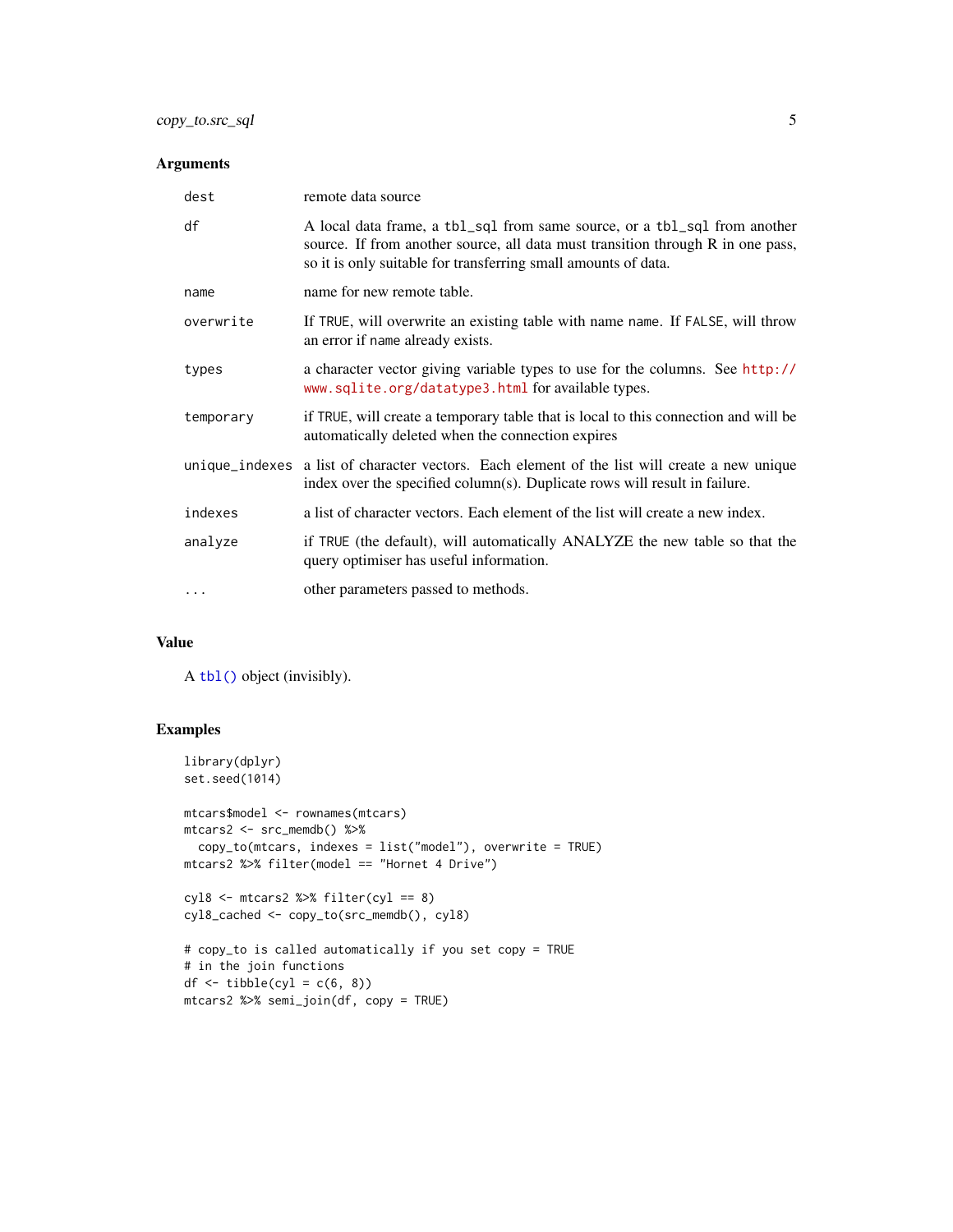<span id="page-5-0"></span>

# Description

Perform arbitrary computation on remote backend

# Usage

```
## S3 method for class 'tbl_sql'
do(.data, ..., .chunk_size = 10000L)
```
# Arguments

| .data       | a tbl                                                                                                                                                                                                                                        |
|-------------|----------------------------------------------------------------------------------------------------------------------------------------------------------------------------------------------------------------------------------------------|
| $\cdots$    | Expressions to apply to each group. If named, results will be stored in a new<br>column. If unnamed, should return a data frame. You can use. to refer to the<br>current group. You can not mix named and unnamed arguments.                 |
| .chunk_size | The size of each chunk to pull into R. If this number is too big, the process will<br>be slow because R has to allocate and free a lot of memory. If it's too small, it<br>will be slow, because of the overhead of talking to the database. |

escape *Escape/quote a string.*

# Description

escape() requires you to provide a database connection to control the details of escaping. escape\_ansi() uses the SQL 92 ANSI standard.

# Usage

```
\text{escape}(x, \text{ parents} = \text{NA}, \text{ collapse} = "", \text{con} = \text{NULL})escape\_ansi(x, parents = NA, collapse = "")sql\_vector(x, parents = NA, collapse = " ", coin = NULL)
```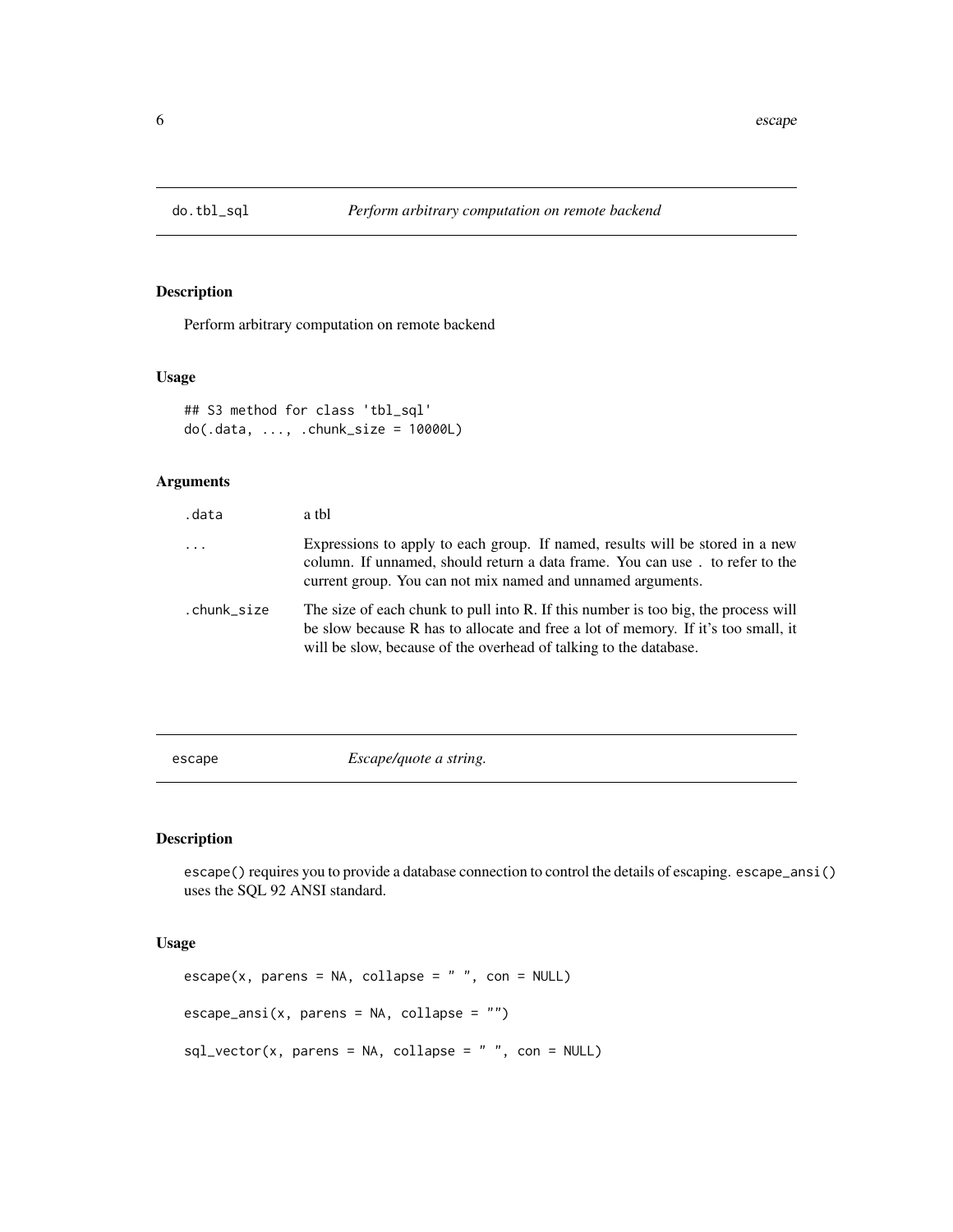#### <span id="page-6-0"></span>ident to the contract of the contract of the contract of the contract of the contract of the contract of the contract of the contract of the contract of the contract of the contract of the contract of the contract of the c

# Arguments

| X                | An object to escape. Existing sql vectors will be left as is, character vectors are<br>escaped with single quotes, numeric vectors have trailing . 0 added if they're<br>whole numbers, identifiers are escaped with double quotes. |
|------------------|-------------------------------------------------------------------------------------------------------------------------------------------------------------------------------------------------------------------------------------|
| parens, collapse |                                                                                                                                                                                                                                     |
|                  | Controls behaviour when multiple values are supplied, parens should be a log-<br>ical flag, or if NA, will wrap in parens if length $> 1$ .                                                                                         |
|                  | Default behaviour: lists are always wrapped in parens and separated by com-<br>mas, identifiers are separated by commas and never wrapped, atomic vectors are<br>separated by spaces and wrapped in parens if needed.               |
| con              | Database connection.                                                                                                                                                                                                                |

# Examples

```
# Doubles vs. integers
escape_ansi(1:5)
escape_ansi(c(1, 5.4))
# String vs known sql vs. sql identifier
escape_ansi("X")
escape_ansi(sql("X"))
escape_ansi(ident("X"))
# Escaping is idempotent
escape_ansi("X")
escape_ansi(escape_ansi("X"))
escape_ansi(escape_ansi(escape_ansi("X")))
```
ident *Flag a character vector as SQL identifiers*

# Description

ident() takes unquoted strings and flags them as identifiers. ident $_q$ () assumes its input has already been quoted, and ensures it does not get quoted again. This is currently used only for for schema.table.

#### Usage

ident(...)

ident\_q(...)

is.ident(x)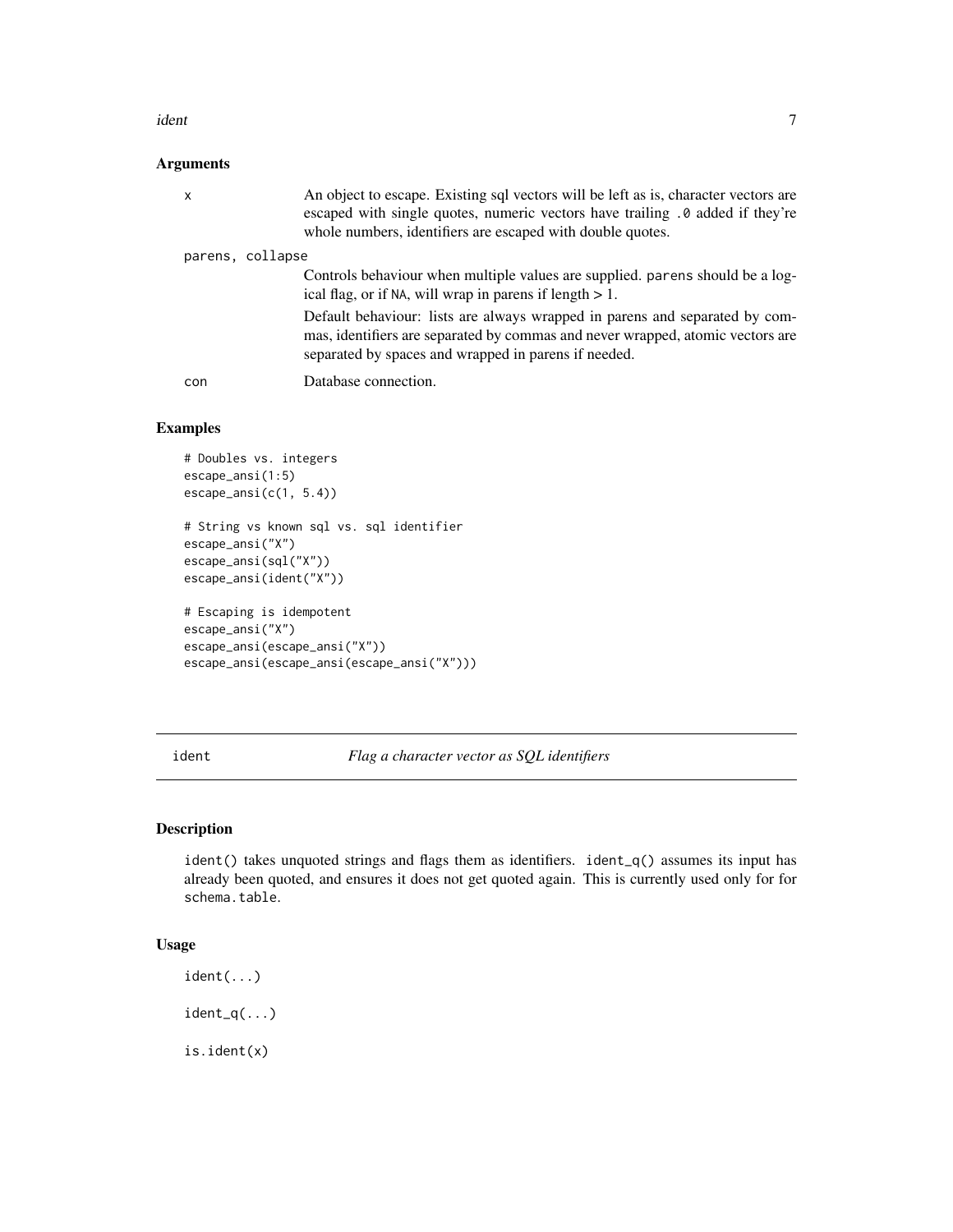#### <span id="page-7-0"></span>Arguments

| . | A character vector, or name-value pairs |
|---|-----------------------------------------|
| x | An object                               |

# Examples

```
# SQL92 quotes strings with '
escape_ansi("x")
```

```
# And identifiers with "
ident("x")
escape_ansi(ident("x"))
```

```
# You can supply multiple inputs
ident(a = "x", b = "y")ident_q(a = "x", b = "y")
```
#### in\_schema *Refer to a table in a schema*

# Description

Refer to a table in a schema

#### Usage

in\_schema(schema, table)

#### Arguments

schema, table Names of schema and table.

```
in_schema("my_schema", "my_table")
```

```
# Example using schemas with SQLite
con <- DBI::dbConnect(RSQLite::SQLite(), ":memory:")
src <- src_dbi(con, auto_disconnect = TRUE)
```

```
# Add auxilary schema
tmp <- tempfile()
DBI::dbExecute(con, paste0("ATTACH '", tmp, "' AS aux"))
```

```
library(dplyr, warn.conflicts = FALSE)
copy_to(con, iris, "df", temporary = FALSE)
copy_to(con, mtcars, in_schema("aux", "df"), temporary = FALSE)
```

```
con %>% tbl("df")
con %>% tbl(in_schema("aux", "df"))
```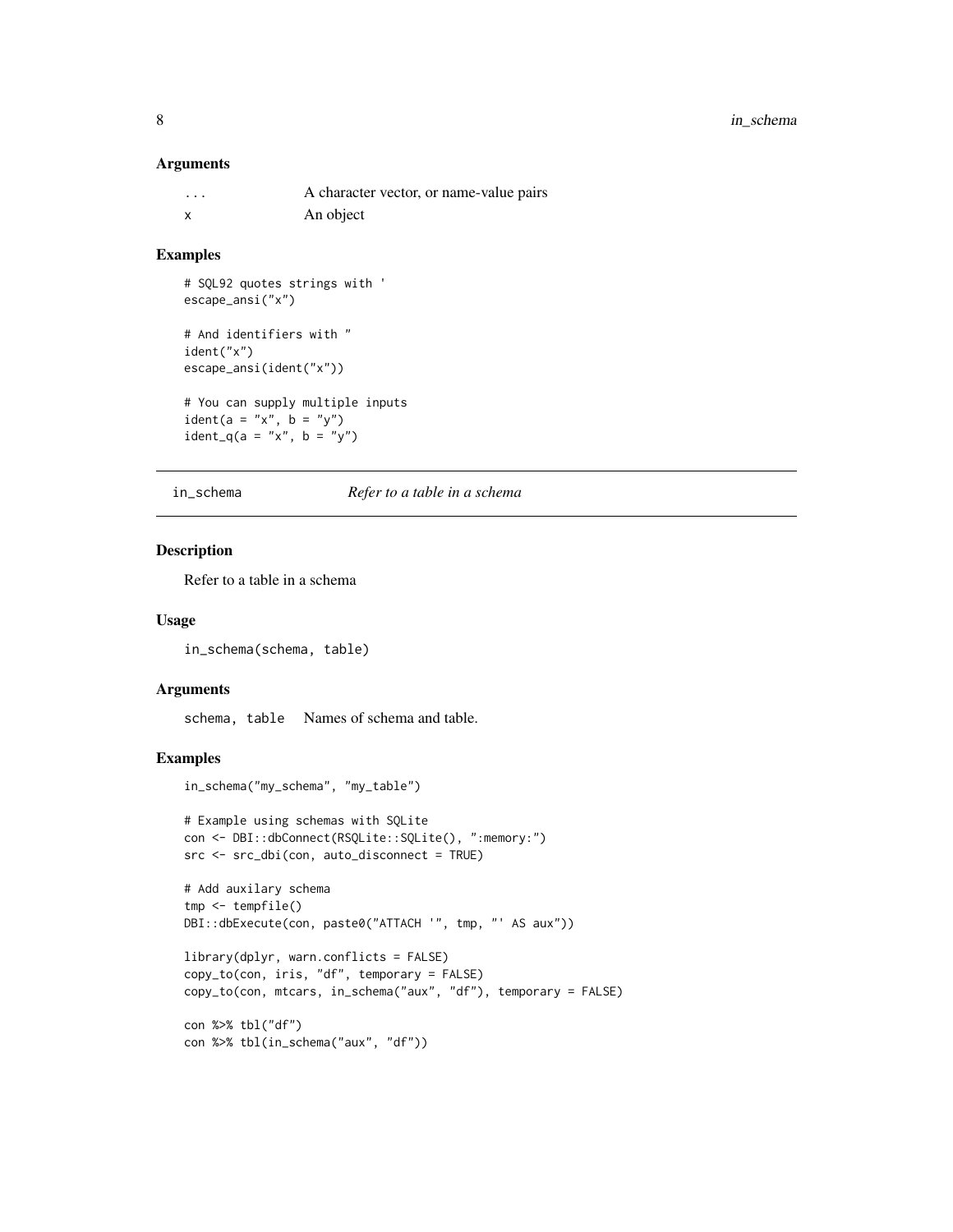<span id="page-8-0"></span>join.tbl\_sql *Join sql tbls.*

#### Description

See [join](#page-0-0) for a description of the general purpose of the functions.

### Usage

```
## S3 method for class 'tbl_lazy'
inner\_join(x, y, by = NULL, copy = FALSE,suffix = c("x", "y"), auto_index = FALSE, ..., sql,on = NULL)## S3 method for class 'tbl_lazy'
left\_join(x, y, by = NULL, copy = FALSE,suffix = c("x", "y"), auto_index = FALSE, ..., sql-on = NULL)## S3 method for class 'tbl_lazy'
right_join(x, y, by = NULL, copy = FALSE,
  suffix = c("x", "y"), auto_index = FALSE, ..., sql-on = NULL)## S3 method for class 'tbl_lazy'
full\_join(x, y, by = NULL, copy = FALSE,suffix = c(".x", ".y"), auto_index = FALSE, ..., sql_on = NULL)
## S3 method for class 'tbl_lazy'
semi_join(x, y, by = NULL, copy = FALSE,
 auto\_index = FALSE, ..., sal\_on = NULL)## S3 method for class 'tbl_lazy'
anti\_join(x, y, by = NULL, copy = FALSE,auto\_index = FALSE, ..., sal\_on = NULL)
```
# Arguments

| X    | tbls to join                                                                                                                                                                                                                                                                                                                                                                                                                                                         |
|------|----------------------------------------------------------------------------------------------------------------------------------------------------------------------------------------------------------------------------------------------------------------------------------------------------------------------------------------------------------------------------------------------------------------------------------------------------------------------|
| У    | tbls to join                                                                                                                                                                                                                                                                                                                                                                                                                                                         |
| by   | a character vector of variables to join by. If NULL, the default, $\star$ _join() will do<br>a natural join, using all variables with common names across the two tables. A<br>message lists the variables so that you can check they're right (to suppress the<br>message, simply explicitly list the variables that you want to join).<br>To join by different variables on x and y use a named vector. For example,<br>by = $c("a" = "b")$ will match x.a to y.b. |
| copy | If $x$ and $y$ are not from the same data source, and copy is TRUE, then $y$ will<br>be copied into a temporary table in same database as $x. *$ join() will auto-<br>matically run ANALYZE on the created table in the hope that this will make you<br>queries as efficient as possible by giving more data to the query planner.                                                                                                                                   |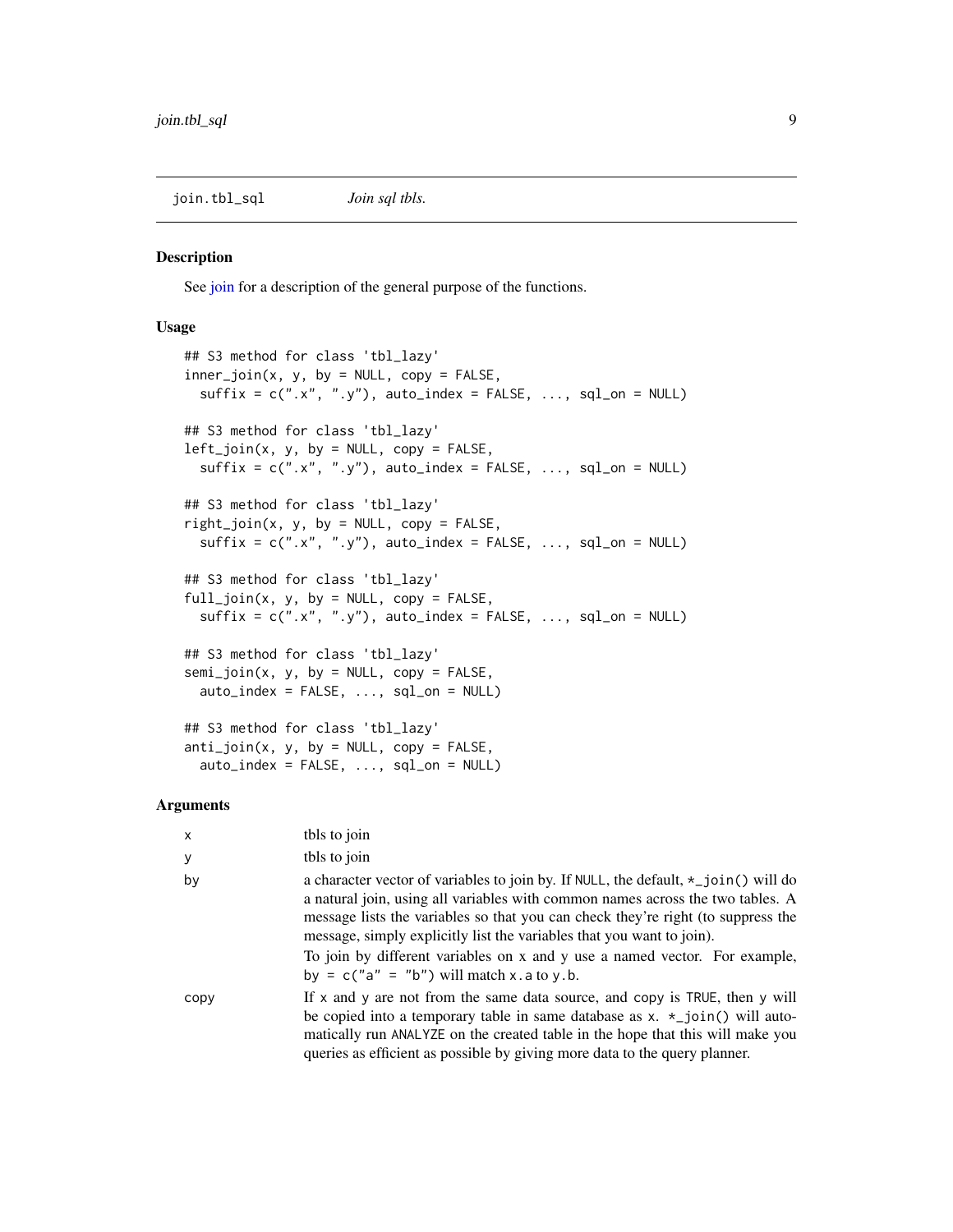<span id="page-9-0"></span>

|            | This allows you to join tables across srcs, but it's potentially expensive operation<br>so you must opt into it.                                                      |
|------------|-----------------------------------------------------------------------------------------------------------------------------------------------------------------------|
| suffix     | If there are non-joined duplicate variables in x and y, these suffixes will be added<br>to the output to disambiguate them. Should be a character vector of length 2. |
| auto_index | if copy is TRUE, automatically create indices for the variables in by. This may<br>speed up the join if there are matching indexes in x.                              |
| .          | other parameters passed onto methods, for instance, na_matches to control how<br>NA values are matched. See join.tbl_df for more.                                     |
| sql_on     | A custom join predicate as an SQL expression. The SQL can refer to the LHS<br>and RHS aliases to disambiguate column names.                                           |

#### Implementation notes

Semi-joins are implemented using WHERE EXISTS, and anti-joins with WHERE NOT EXISTS.

All joins use column equality by default. An arbitrary join predicate can be specified by passing an SQL expression to the sql\_on argument. Use LHS and RHS to refer to the left-hand side or right-hand side table, respectively.

```
## Not run:
library(dplyr)
if (has_lahman("sqlite")) {
# Left joins ----------------------------------------------------------------
lahman_s <- lahman_sqlite()
batting <- tbl(lahman_s, "Batting")
team_info <- select(tbl(lahman_s, "Teams"), yearID, lgID, teamID, G, R:H)
# Combine player and whole team statistics
first_stint <- select(filter(batting, stint == 1), playerID:H)
both <- left_join(first_stint, team_info, type = "inner", by = c("yearID", "teamID", "lgID"))
head(both)
explain(both)
# Join with a local data frame
grid <- expand.grid(
  \text{teamID} = c("WAS", "ATL", "PHI", "NYA"),yearID = 2010:2012)
top4a <- left_join(batting, grid, copy = TRUE)
explain(top4a)
# Indices don't really help here because there's no matching index on
# batting
top4b <- left_join(batting, grid, copy = TRUE, auto_index = TRUE)
explain(top4b)
# Semi-joins ----------------------------------------------------------------
people <- tbl(lahman_s, "Master")
```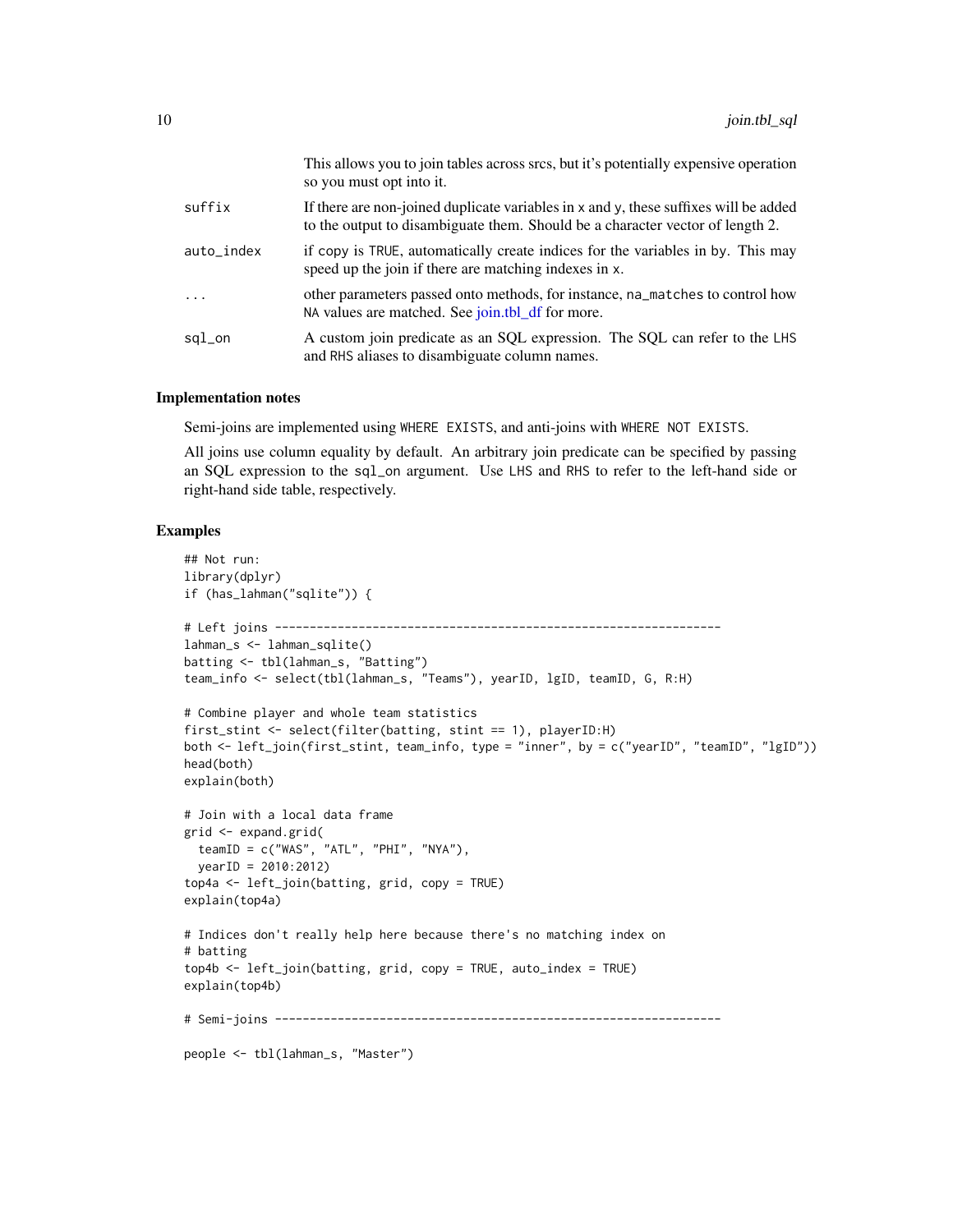```
# All people in half of fame
hof <- tbl(lahman_s, "HallOfFame")
semi_join(people, hof)
# All people not in the hall of fame
anti_join(people, hof)
# Find all managers
manager <- tbl(lahman_s, "Managers")
semi_join(people, manager)
# Find all managers in hall of fame
famous_manager <- semi_join(semi_join(people, manager), hof)
famous_manager
explain(famous_manager)
# Anti-joins ----------------------------------------------------------------
# batters without person covariates
anti_join(batting, people)
# Arbitrary predicates ------------------------------------------------------
# Find all pairs of awards given to the same player
# with at least 18 years between the awards:
awards_players <- tbl(lahman_s, "AwardsPlayers")
inner_join(
  awards_players, awards_players,
  sql\_on = paste@("(LHS.playerID = RHS.playerID) AND ",
    "(LHS.yearID < RHS.yearID - 18)"
  )
)
}
## End(Not run)
```
memdb\_frame *Create a database table in temporary in-memory database.*

#### <span id="page-10-1"></span>Description

memdb\_frame() works like [tibble::tibble\(\)](#page-0-0), but instead of creating a new data frame in R, it creates a table in [src\\_memdb\(\)](#page-10-1).

#### Usage

memdb\_frame(..., .name = unique\_table\_name())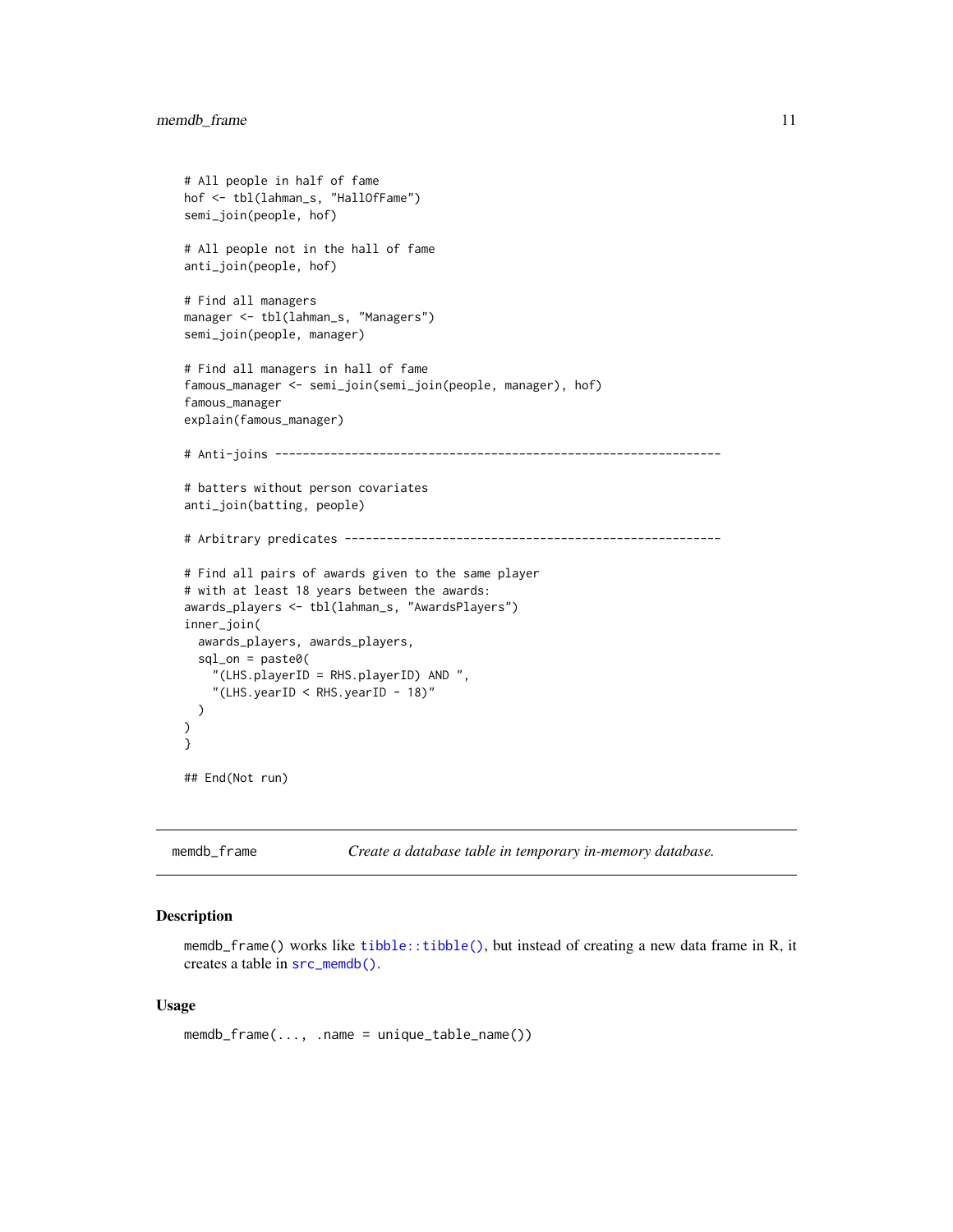```
12 remote_name
```

```
tbl<sub>memdb</sub>(df, name = deparse(substitute(df)))
```
src\_memdb()

# Arguments

| $\cdots$       | A set of name-value pairs. Arguments are evaluated sequentially, so you can re-<br>fer to previously created elements. These arguments are processed with r l ang: : quos()<br>and support unquote via !! and unquote-splice via !!!. Use := to create<br>columns that start with a dot. |
|----------------|------------------------------------------------------------------------------------------------------------------------------------------------------------------------------------------------------------------------------------------------------------------------------------------|
| df             | Data frame to copy                                                                                                                                                                                                                                                                       |
| name,<br>.name | Name of table in database: defaults to a random name that's unlikely to conflict<br>with an existing table.                                                                                                                                                                              |

# Examples

```
library(dplyr)
df \le memdb_frame(x = runif(100), y = runif(100))
df %>% arrange(x)
df %>% arrange(x) %>% show_query()
mtcars_db <- tbl_memdb(mtcars)
mtcars_db %>% count(cyl) %>% show_query()
```
remote\_name *Metadata about a remote table*

# Description

remote\_name() gives the name remote table, or NULL if it's a query. remote\_query() gives the text of the query, and remote\_query\_plan() the query plan (as computed by the remote database). remote\_src() and remote\_con() give the dplyr source and DBI connection respectively.

## Usage

```
remote_name(x)
remote_src(x)
remote_con(x)
remote_query(x)
remote_query_plan(x)
```

```
Arguments
```

```
tbl_sql.
```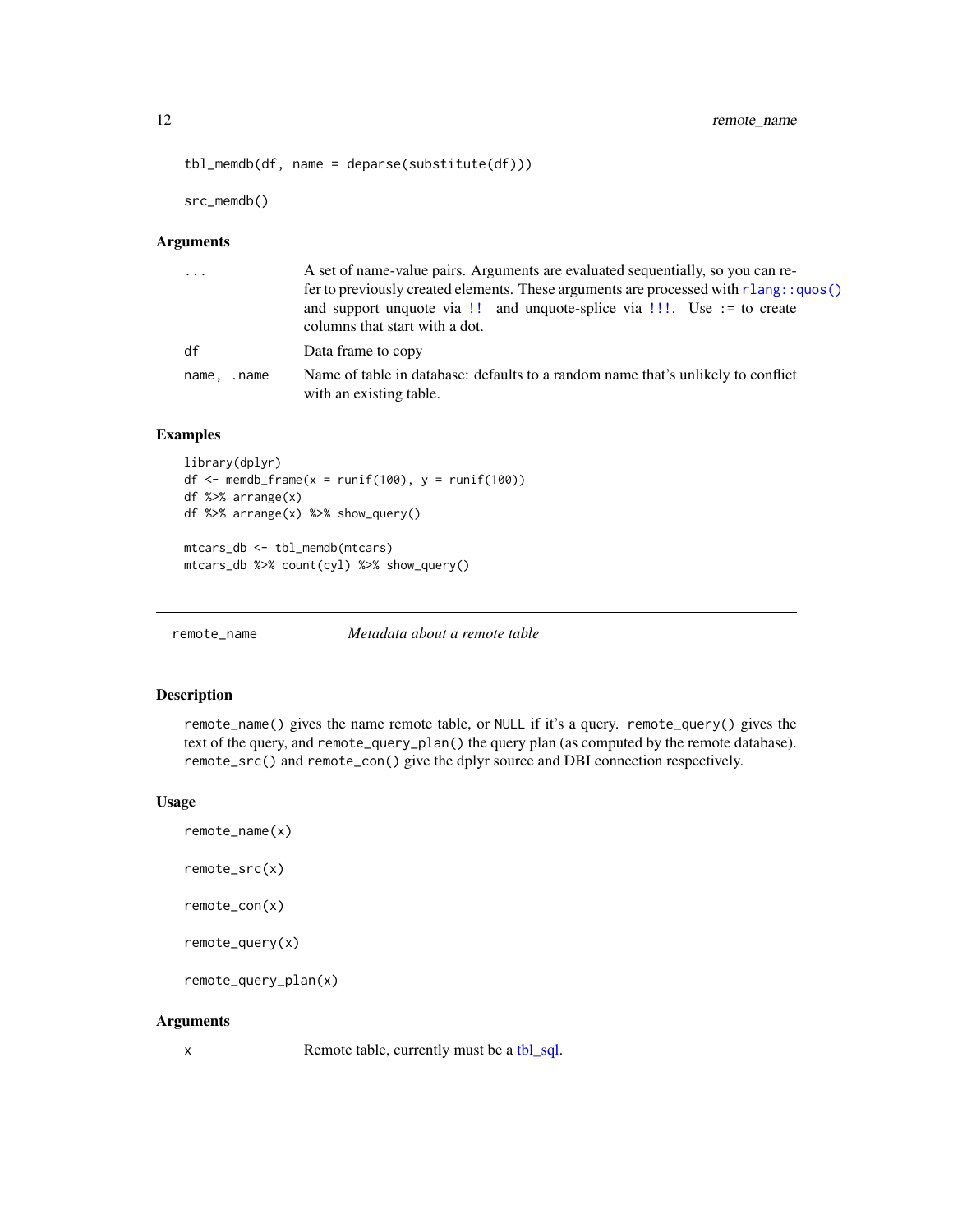# <span id="page-12-0"></span>Value

The value, or NULL if not remote table, or not applicable. For example, computed queries do not have a "name"

# Examples

```
mf \leq memdb_frame(x = 1:5, y = 5:1, .name = "blorp")
remote_name(mf)
remote_src(mf)
remote_con(mf)
remote_query(mf)
mf2 \leftarrow dplyr::filter(mf, x > 3)remote_name(mf2)
remote_src(mf2)
remote_con(mf2)
remote_query(mf2)
```
<span id="page-12-1"></span>

sql  $SQL\ escaping.$ 

# Description

These functions are critical when writing functions that translate R functions to sql functions. Typically a conversion function should escape all its inputs and return an sql object.

# Usage

 $sgl(...)$ is.sql(x)  $as.sql(x)$ 

# Arguments

... Character vectors that will be combined into a single SQL expression.

x Object to coerce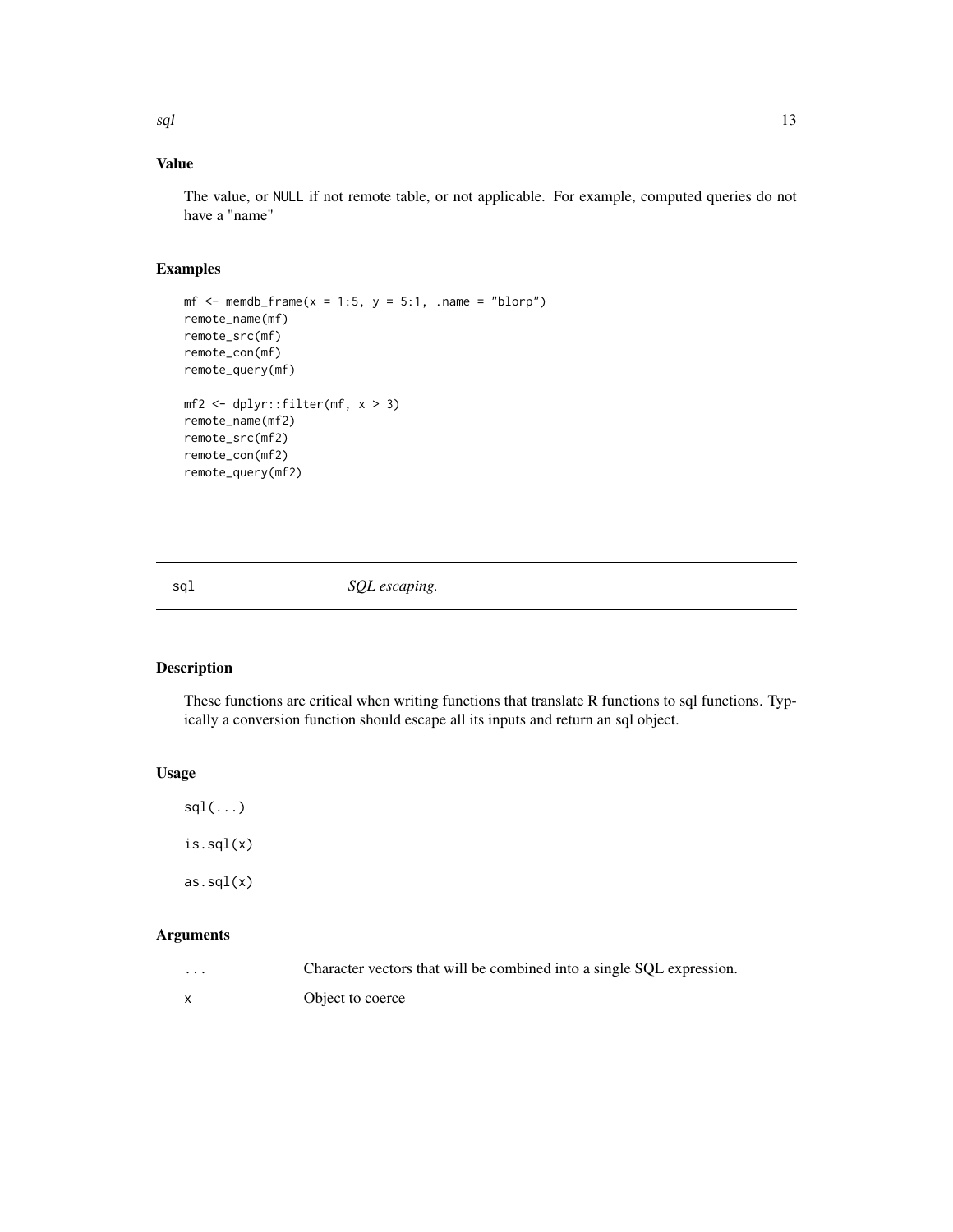<span id="page-13-0"></span>

## Description

src\_dbi() is a general dplyr backend that connects to any DBI driver. src\_memdb() connects to a temporary in-memory SQLite database, that's useful for testing and experimenting.

You can generate a tbl() directly from the DBI connection, or go via  $src\_dbi()$ .

# Usage

src\_dbi(con, auto\_disconnect = FALSE)

## S3 method for class 'src\_dbi' tbl(src, from, ...)

# Arguments

| con             | An object that inherits from DBI::DBIConnection, typically generated by DBI::dbConnect                                                                                                                              |
|-----------------|---------------------------------------------------------------------------------------------------------------------------------------------------------------------------------------------------------------------|
| auto_disconnect |                                                                                                                                                                                                                     |
|                 | Should the connection be automatically closed when the src is deleted? Set to<br>TRUE if you initialize the connection the call to src_dbi(). Pass NA to auto-<br>disconnect but print a message when this happens. |
| src             | Either a src_dbi or DBIConnection                                                                                                                                                                                   |
| from            | Either a string (giving a table name) or literal $sql()$ .                                                                                                                                                          |
| $\cdot$         | Needed for compatibility with generic; currently ignored.                                                                                                                                                           |

# Details

All data manipulation on SQL tbls are lazy: they will not actually run the query or retrieve the data unless you ask for it: they all return a new tbl\_dbi object. Use [compute\(\)](#page-0-0) to run the query and save the results in a temporary in the database, or use [collect\(\)](#page-0-0) to retrieve the results to R. You can see the query with [show\\_query\(\)](#page-0-0).

For best performance, the database should have an index on the variables that you are grouping by. Use [explain\(\)](#page-0-0) to check that the database is using the indexes that you expect.

There is one exception:  $do()$  is not lazy since it must pull the data into R.

# Value

An S3 object with class src\_dbi, src\_sql, src.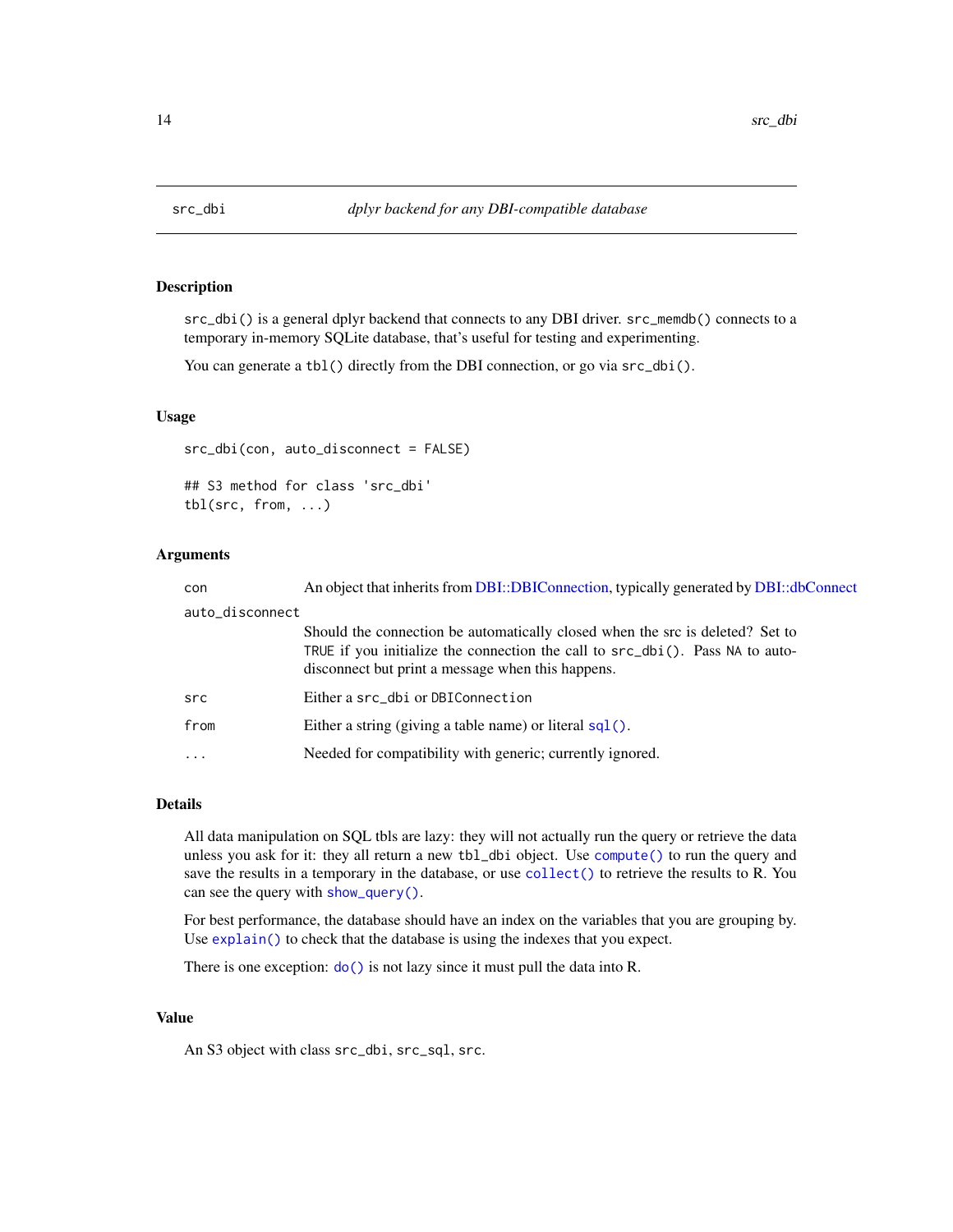#### src\_dbi 15

```
# Basic connection using DBI -------------------------------------------
library(dplyr)
con <- DBI::dbConnect(RSQLite::SQLite(), ":memory:")
src <- src_dbi(con, auto_disconnect = TRUE)
# Add some data
copy_to(src, mtcars)
src
DBI::dbListTables(con)
# To retrieve a single table from a source, use `tbl()`
src %>% tbl("mtcars")
# You can also use pass raw SQL if you want a more sophisticated query
src %>% tbl(sql("SELECT * FROM mtcars WHERE cyl = 8"))
# Alternatively, you can use the `src_sqlite()` helper
src2 <- src_sqlite(":memory:", create = TRUE)
# If you just want a temporary in-memory database, use src_memdb()
src3 \leq src_meandb()# To show off the full features of dplyr's database integration,
# we'll use the Lahman database. lahman_sqlite() takes care of
# creating the database.
if (has_lahman("sqlite")) {
lahman_p <- lahman_sqlite()
batting <- lahman_p %>% tbl("Batting")
batting
# Basic data manipulation verbs work in the same way as with a tibble
batting %>% filter(yearID > 2005, G > 130)
batting %>% select(playerID:lgID)
batting %>% arrange(playerID, desc(yearID))
batting \gg% summarise(G = mean(G), n = n())
# There are a few exceptions. For example, databases give integer results
# when dividing one integer by another. Multiply by 1 to fix the problem
batting %>%
  select(playerID:lgID, AB, R, G) %>%
  mutate(
  R_{per\_game1} = R / G,
   R_{per\_game2} = R * 1.0 / G)
# All operations are lazy: they don't do anything until you request the
# data, either by `print()`ing it (which shows the first ten rows),
# or by `collect()`ing the results locally.
system.time(recent <- filter(batting, yearID > 2010))
```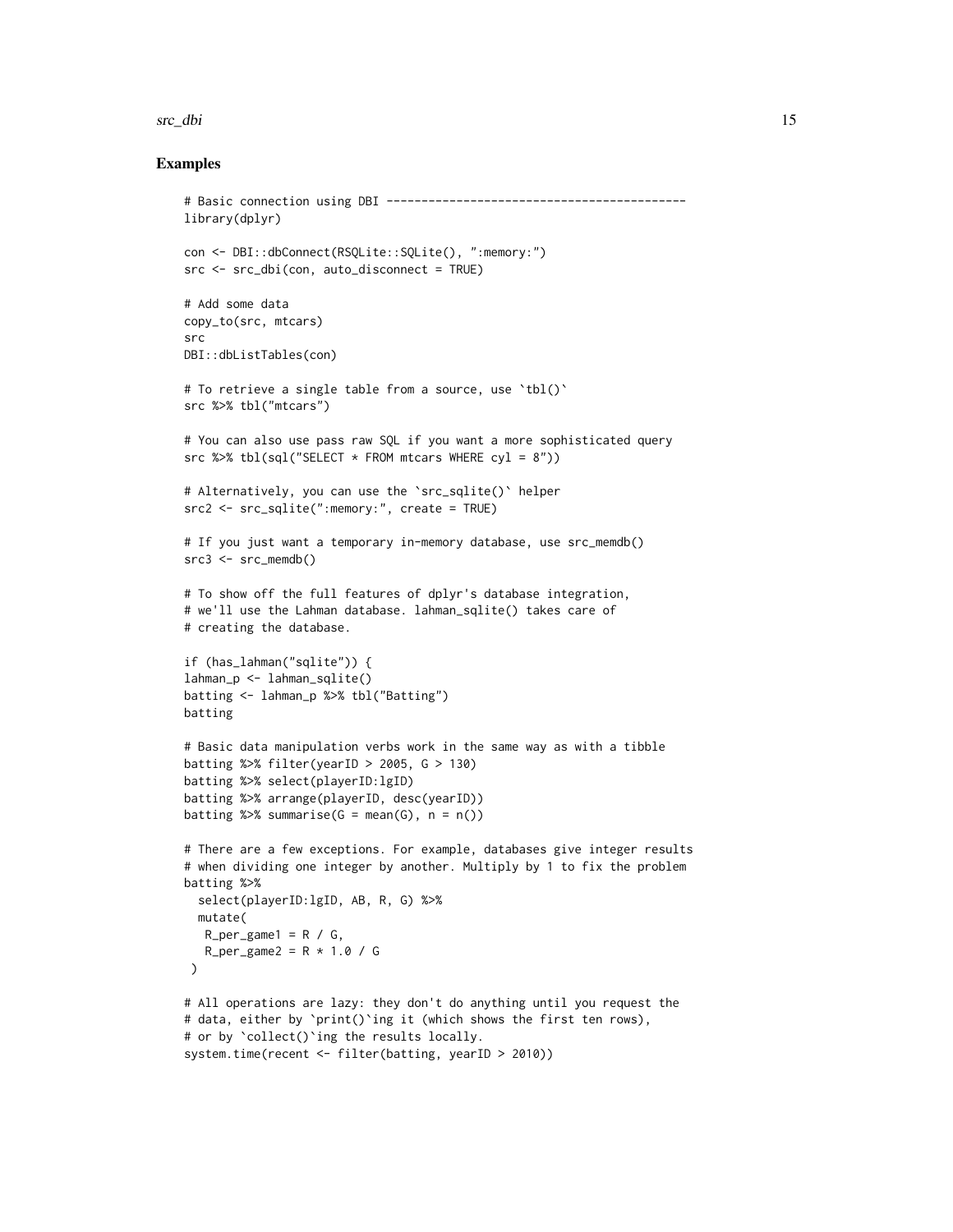# <span id="page-15-0"></span>16 translate\_sql

```
system.time(collect(recent))
# You can see the query that dplyr creates with show_query()
batting %>%
 filter(G > 0) %>%
  group_by(playerID) %>%
  summarise(n = n()) %>%
  show_query()
}
```
translate\_sql *Translate an expression to sql.*

# Description

Translate an expression to sql.

 $context = list()$ 

# Usage

```
translate_sql(..., con = simulate_dbi(), vars = character(),
 vars_group = NULL, vars_order = NULL, vars_frame = NULL,
 window = TRUE)
translate_sql_(dots, con = NULL, vars_group = NULL,
 vars_order = NULL, vars_frame = NULL, window = TRUE,
```
# Arguments

| $\ldots$ , dots | Expressions to translate. translate_sql() automatically quotes them for you.<br>translate_sql_() expects a list of already quoted objects.                                |
|-----------------|---------------------------------------------------------------------------------------------------------------------------------------------------------------------------|
| con             | An optional database connection to control the details of the translation. The<br>default, NULL, generates ANSI SQL.                                                      |
| vars            | Deprecated. Now call partial_eval() directly.                                                                                                                             |
|                 | vars_group, vars_order, vars_frame<br>Parameters used in the OVER expression of windowed functions.                                                                       |
| window          | Use FALSE to suppress generation of the OVER statement used for window func-<br>tions. This is necessary when generating SQL for a grouped summary.                       |
| context         | Use to carry information for special translation cases. For example, MS SQL<br>needs a different conversion for is.na() in WHERE vs. SELECT clauses. Ex-<br>pects a list. |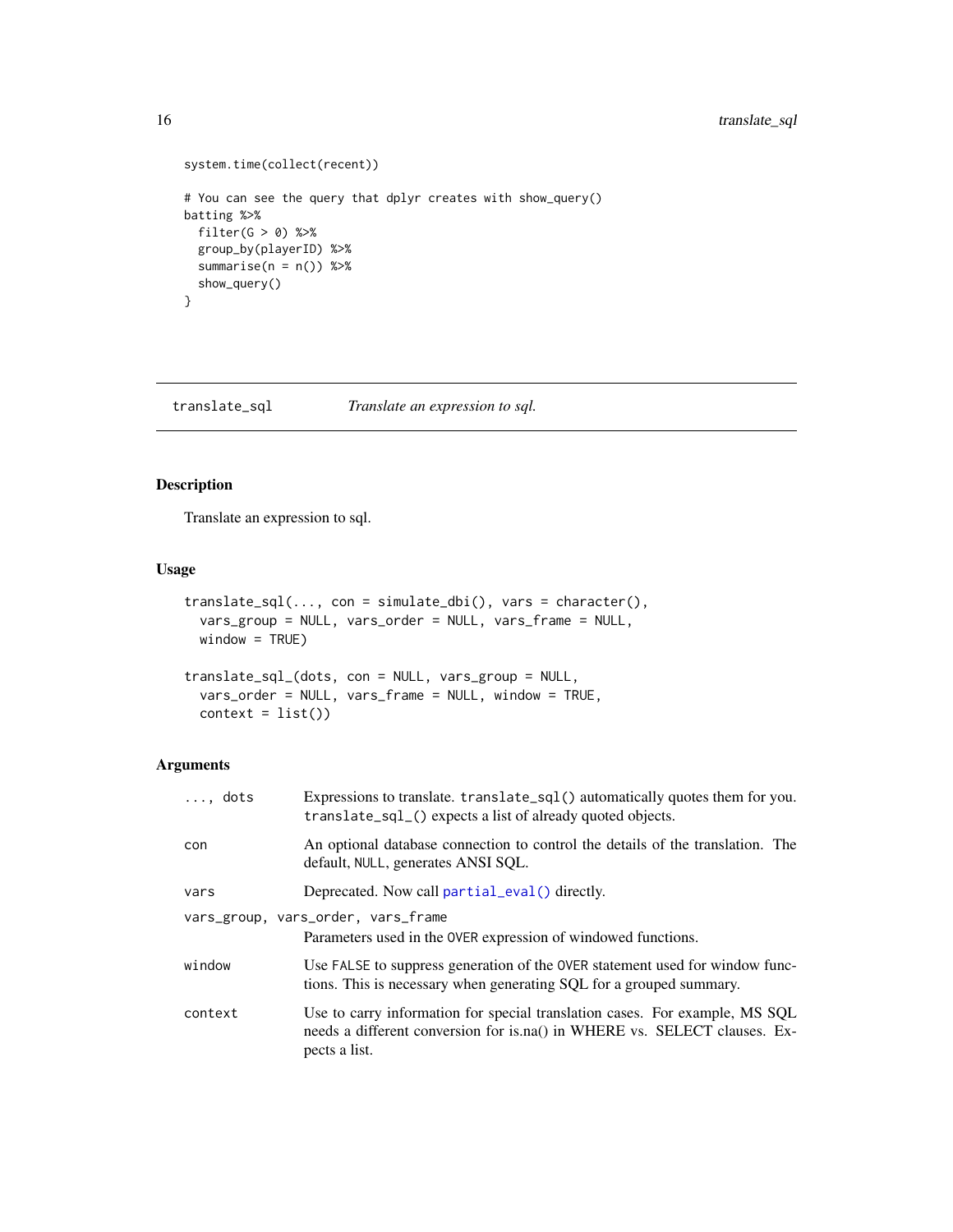#### <span id="page-16-0"></span>translate\_sql 17

#### Base translation

The base translator, base\_sql, provides custom mappings for ! (to NOT), && and & to AND, || and | to OR, ^ to POWER, %>% to %, ceiling to CEIL, mean to AVG, var to VARIANCE, tolower to LOWER, toupper to UPPER and nchar to LENGTH.

c() and : keep their usual R behaviour so you can easily create vectors that are passed to sql.

All other functions will be preserved as is. R's infix functions (e.g. %like%) will be converted to their SQL equivalents (e.g. LIKE). You can use this to access SQL string concatenation: || is mapped to OR, but %||% is mapped to ||. To suppress this behaviour, and force errors immediately when dplyr doesn't know how to translate a function it encounters, using set the dplyr.strict\_sql option to TRUE.

You can also use  $\text{sgl}(\cdot)$  to insert a raw sql string.

#### SQLite translation

The SQLite variant currently only adds one additional function: a mapping from sd() to the SQL aggregation function STDEV.

```
# Regular maths is translated in a very straightforward way
translate_sql(x + 1)translate_sql(sin(x) + tan(y))# Note that all variable names are escaped
translate_sql(like == "x")# In ANSI SQL: "" quotes variable _names_, '' quotes strings
# Logical operators are converted to their sql equivalents
translate_sql(x < 5 & !(y >= 5))
# xor() doesn't have a direct SQL equivalent
translate_sql(xor(x, y))
# If is translated into case when
translate_sql(if (x > 5) "big" else "small")
# Infix functions are passed onto SQL with % removed
translate_sql(first %like% "Had%")
translate_sql(first %is% NA)
translate_sql(first %in% c("John", "Roger", "Robert"))
# And be careful if you really want integers
translate_sql(x == 1)translate_sql(x == 1L)# If you have an already quoted object, use translate_sql_:
x \leq - quote(y + 1 / sin(t))
translate_sql_(list(x), con = simulate_dbi())
# Windowed translation --------------------------------------------
# Known window functions automatically get OVER()
```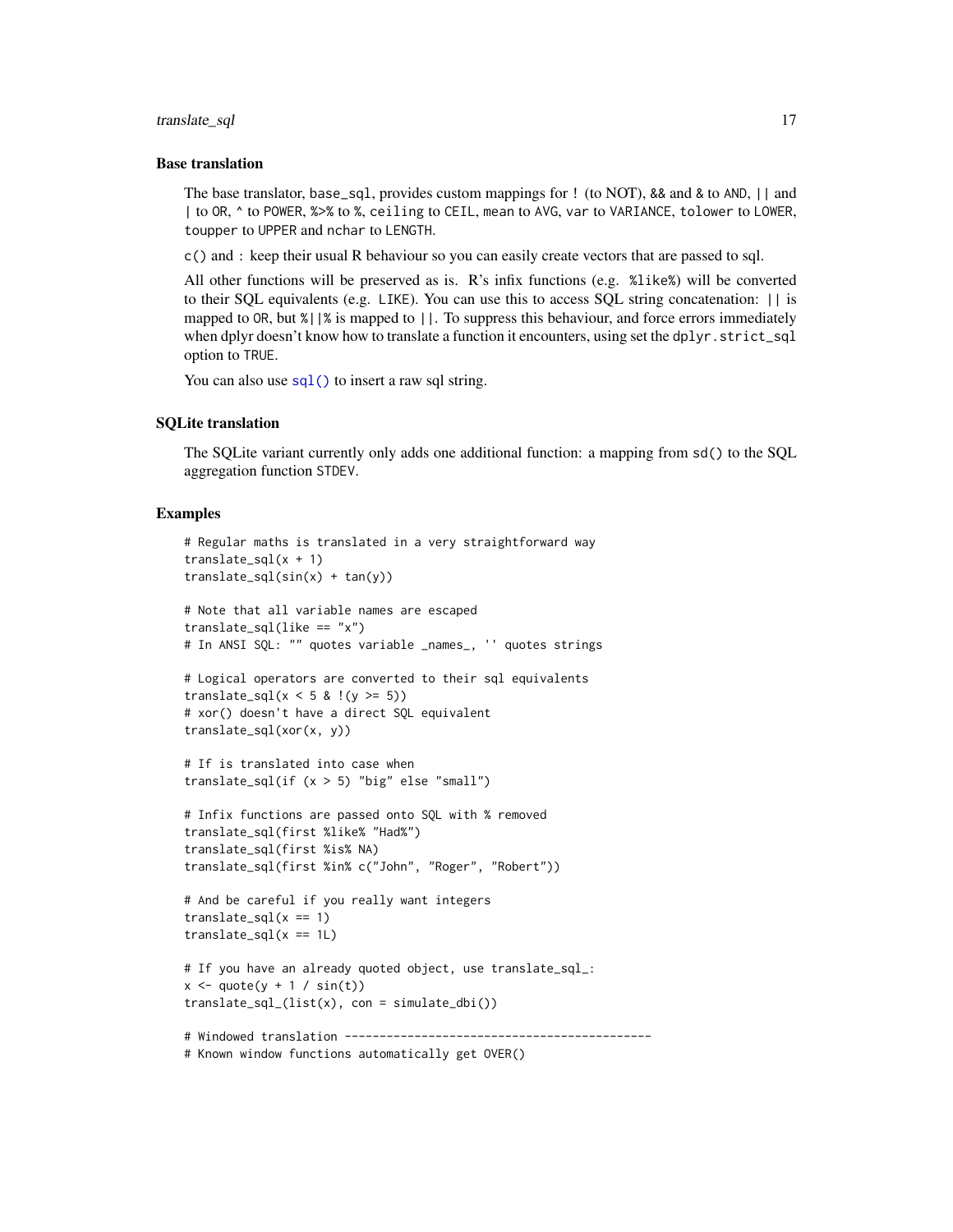```
translate_sql(mpg > mean(mpg))
# Suppress this with window = FALSE
translate_sql(mpg > mean(mpg), window = FALSE)
# vars_group controls partition:
translate_sql(mpg > mean(mpg), vars_group = "cyl")
# and vars_order controls ordering for those functions that need it
translate_sql(cumsum(mpg))
translate_sql(cumsum(mpg), vars_order = "mpg")
```
window\_order *Override window order and frame*

# Description

Override window order and frame

#### Usage

```
window_order(.data, ...)
```
window\_frame(.data, from = -Inf, to = Inf)

# Arguments

| .data    | A remote tibble                  |
|----------|----------------------------------|
| $\cdots$ | Name-value pairs of expressions. |
| from, to | Bounds of the frame.             |

```
library(dplyr)
df <- lazy_frame(g = rep(1:2, each = 5), y = runif(10), z = 1:10)
```

```
df %>%
 window_order(y) %>%
 mutate(z = cumsum(y)) %sql_build()
```

```
df %>%
 group_by(g) %>%
 window_frame(-3, 0) %>%
 window_order(z) %>%
 mutate(z = sum(x)) %sql_build()
```
<span id="page-17-0"></span>